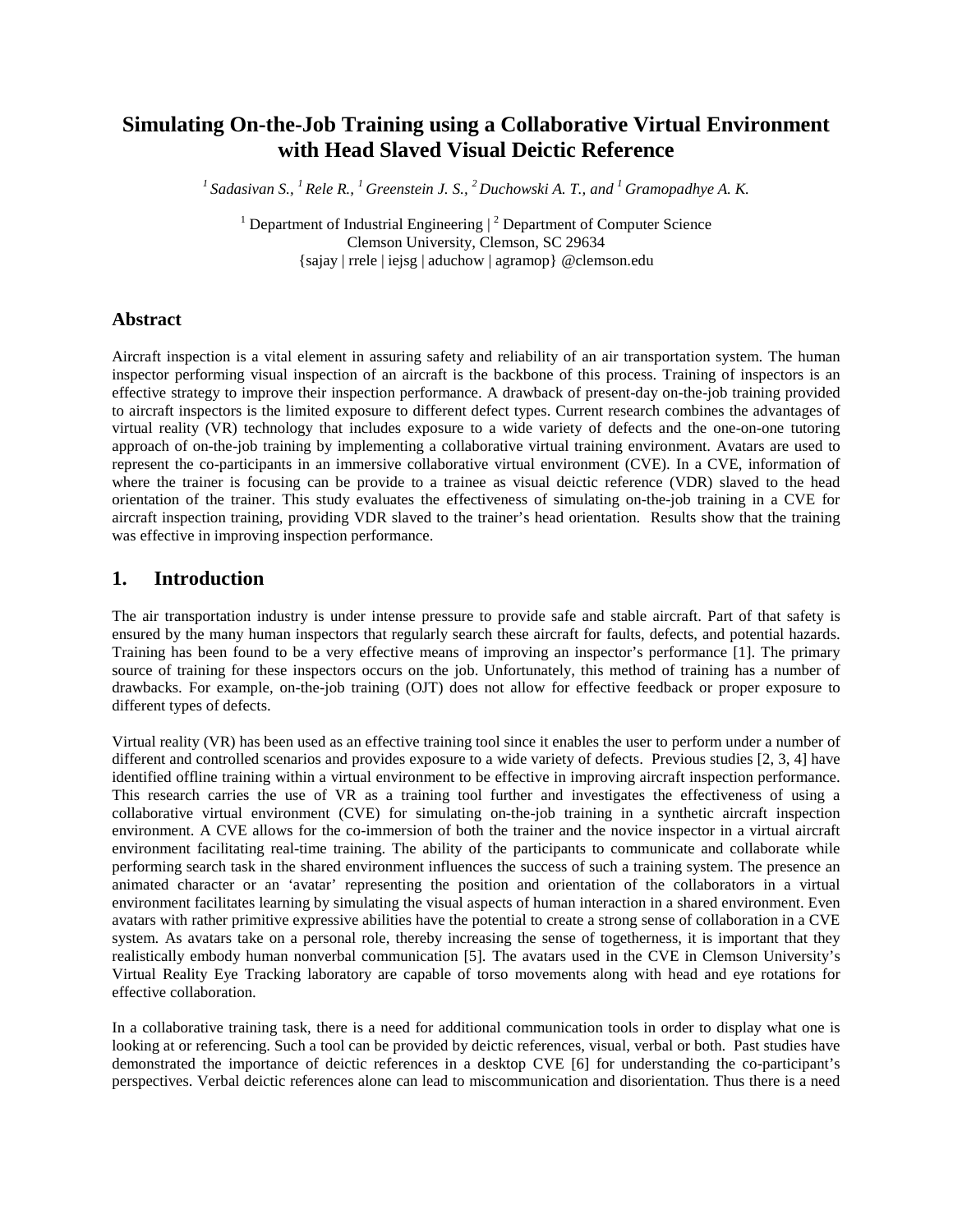for visualization of the deictic references of the participants in order to determine what a co-participant is referring to, and where and what they are looking at.

Visualization techniques like a light-spot or extending a light ray from the users' hand have been used previously. Additionally, research has shown that the point of emergence (e.g. head slaved, gaze slaved etc.) of such a visual deictic reference (VDR) has an impact on the performance of the participants of the CVE performing a collaborative task. Head orientation has been shown to be a good indicator of focus of attention and it has been seen that head orientation contributes greatly to the overall gaze direction. This research explores the use of VDR for providing training in a CVE and this paper describes a study which evaluated its effectiveness using VDR slaved to head orientation.

# **2. Methodology**

### **2.1 Subjects**

This study used 16 students enrolled at Clemson University as participants. They were screened for visual acuity (20/20 natural or corrected with contact lenses), color vision, and our ability to calibrate an eye-tracker with the participant's eye movements. It has been demonstrated [7] that student subjects can be used in lieu of industrial inspectors.

## **2.2 Technical Details**

The experimental was conducted using the Virtual Reality aircraft inspection simulator [8] developed at Clemson University. The virtual environments are driven by a 1.5 GHz dual-CPU PC with 1GB RAM and an NVidia GeForceFX 5950 graphics card running Red Hat Linux (v8.0 Kernel 2.4.20). Multimodal devices in the lab include V8 Virtual Research head mounted displays (HMD) (Figure 1) that offer 640x480 pixel resolution for each eye, with separate video feeds for the left and right eyes and a 75.3º x 58.4º visual angle. HMD position and orientation is measured using an Ascension Technologies 6-degree of freedom (DOF) Flock of Birds electromagnetic tracker, mounted on the top of the HMD. A binocular eye-tracker (Figure 2) is integrated within one of the HMD's. The eye tracking unit is a video based, corneal reflection unit, built by ISCAN. A 6DOF mouse (Figure 1) is used either as a virtual wand for pointing in the CVE or for selecting defects in an inspection task scenario.





**Figure 1.** HMD and 6-DOF mouse **Figure 2.** Binocular eye tracker optics in HMD

Vspec, Inspect and Inspector are the software components used in this study, custom developed by Clemson University researchers. The Inspector program displays the VR scenario to the participants while recording their eye movements. Vspec performs offline analysis of the participant's point of regard (POR) data. The CVE is enabled by Inspect. Furthermore, no data is recorded in the CVE.

Our CVE was implemented by extending a single-user virtual environment to two or more participants. Our shared state repository model is realized by a client-server architecture (star topology), where many clients can connect to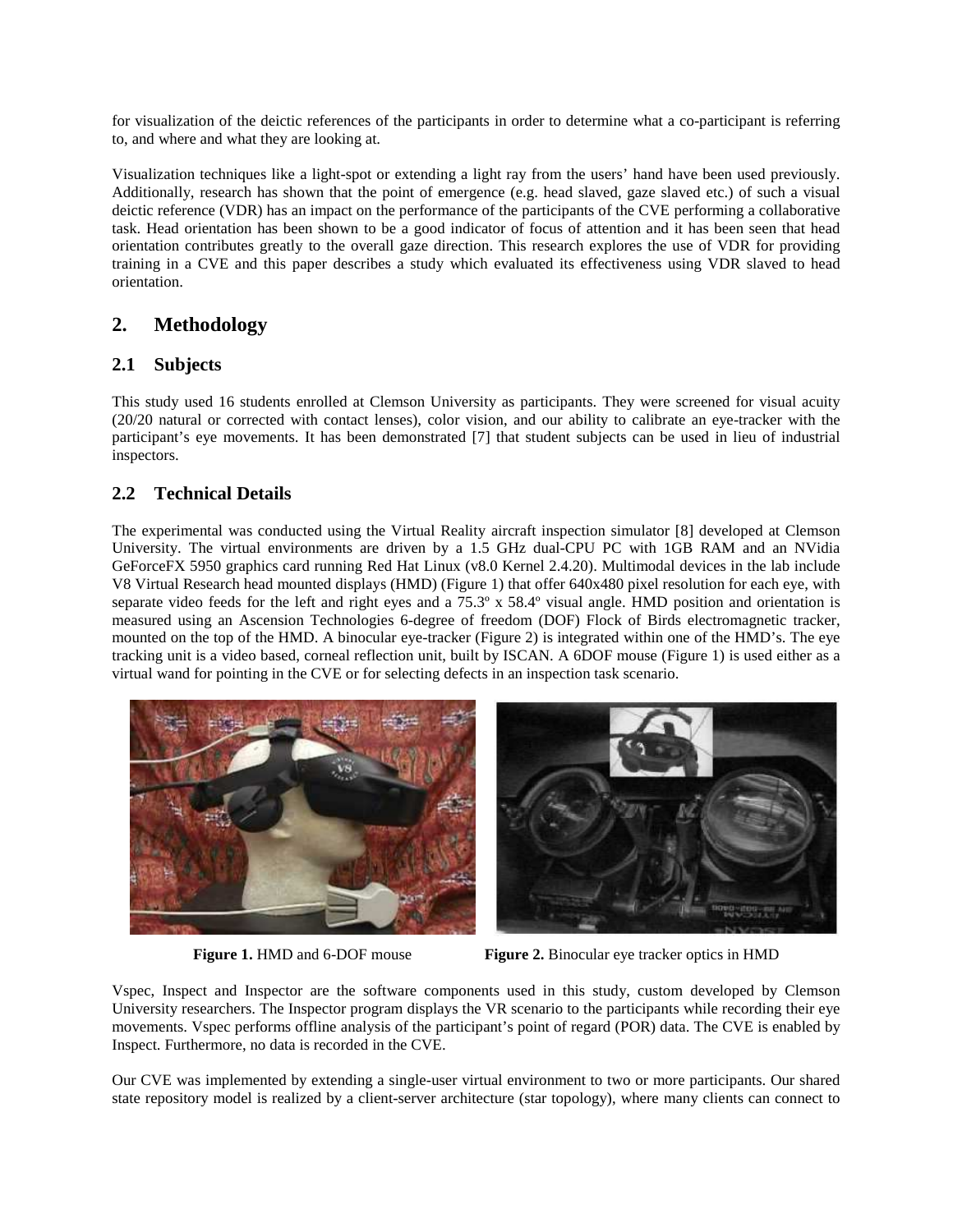the central server. The server contains the only truly valid copy of the world and all world logic runs on the server. Clients enqueue user/world input, and then send these input requests to the server. The server then processes each input, and pushes a new world state to each client. To compensate for the delay between sending new input to the server and receiving an updated world state, each client attempts to predict future world states. Multithreaded clients manage the head position and orientation and eye tracking devices only when these devices are active. The client can be thought of as a specialized dumb terminal, since the only processing it performs (other than marshaling user input) concerns representation of the world to the user.

Avatars (Figure 3) used in our CVE [9] are based on MD3 models (model format courtesy of Id Software). Each avatar's eye direction is mapped from the tracked point of regard (POR) of the avatar's human counterpart. Furthermore, since our eye tracker returns (0, 0) during blinks, we model the avatar's eye blinks by texture mapping a closed eyelid during blinks. Other than the eye movements, the avatars are capable of head rotation and torso movements which follow predefined animation sequences based on the position of the HMD tracker.

Visual deictic reference for the novice is slaved to the orientation of the tracker in the HMD of the expert and is implemented by displaying a small red dot (Figure 3) at the point of intersection of a ray cast by the head orientation and the virtual scenario. The expert gets real time feedback of where he is pointing, i.e. the VDR he provides to the novice, in the form of a blue dot. Head-slaved deictic reference conveys the orientation of the novice's gaze to the expert. Thus, both of the participants in the CVE are provided information regarding what the other person is looking at thus, allowing for the expert to ascertain that he is communicating effectively.



**Figure 3**. Avatar of trainee in CVE as viewed by trainer and the avatar of the trainer

### **2.3 Stimulus**

The scenarios used in this study were variations of a virtual reality model of an aircraft aft cargo bay similar to the one in a Lockheed L1011 aircraft (Figure 4). Five variants of the cargo bay scenario (Figure 5) were used for this study. The familiarization scenario was the first scenario, which familiarized the participants with virtual reality and allowed them to become accustomed to the cargo bay environment. This scenario had all the different types of defects highlighted in red boxes with their names beside them. Three inspection scenarios used -- two multi defect task scenarios for the pre-test and post-test and one scenario for the training session in the CVE or the exposure session -- were developed to be representative of the real-world environment. These inspection scenarios had equivalent difficulty levels in terms of the number and the types of defects and their location. Each inspection scenario contained a total of 22 defects of types cracks, corrosions, holes, abrasions and broken electrical conduits.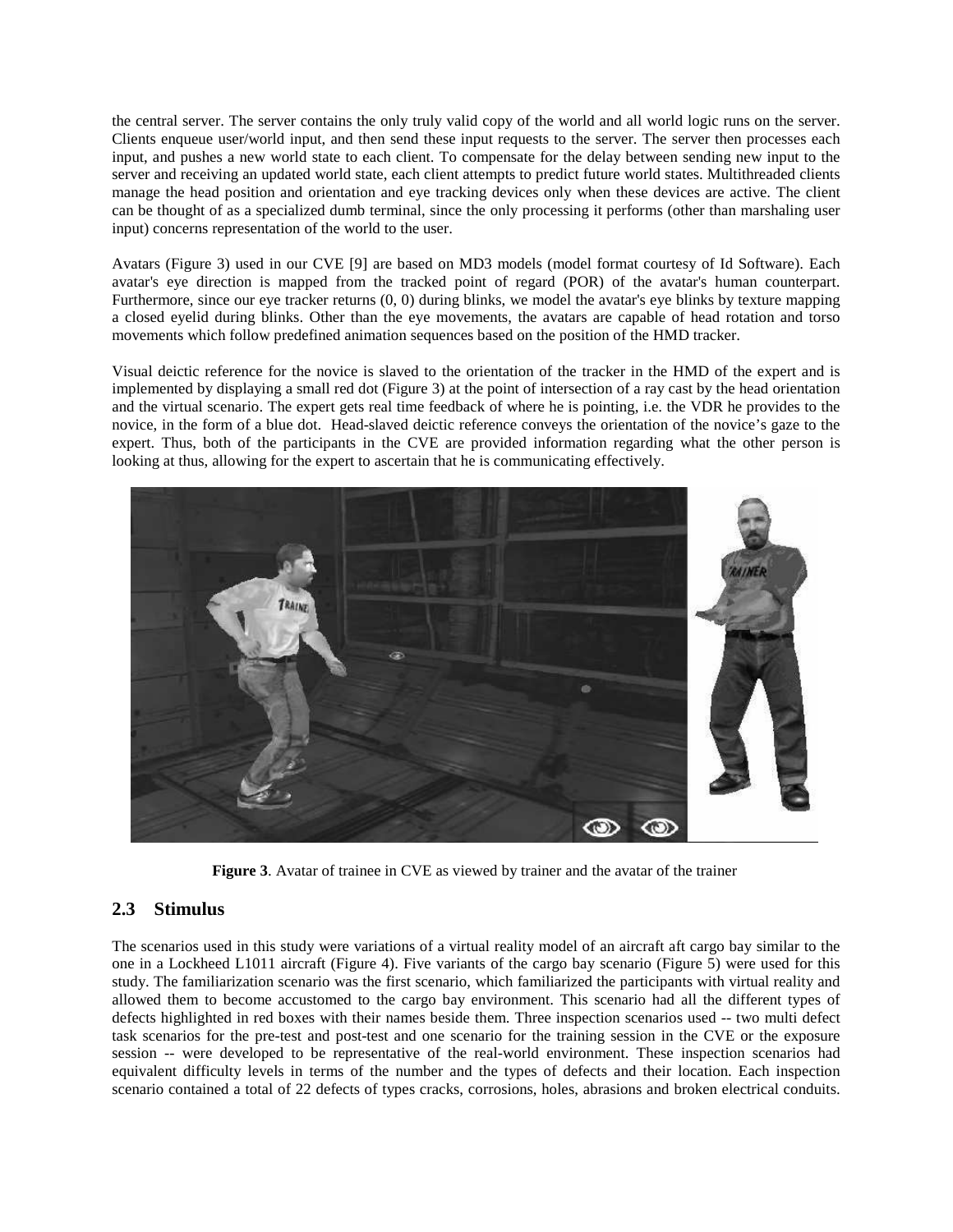There were 9 cracks, 5 corrosions, 5 holes, 2 abrasions, and 1 broken electrical conduit in each of the three scenarios.



**Figure 4.** Lockheed L1011 aft cargo bay **Figure 5.** Virtual reality model of aft cargo bay

### **2.4 Experimental Design**

Based on a Pretest-Posttest Control Group Design [10], the participants were randomly assigned to two groups: treatment and control. The treatment group received training using the CVE where they observed an expert inspector perform an inspection task while being co-immersed in the CVE. The control group did not receive the training but were immersed in the scenario.

The expert selected to provide the training in the CVE was a graduate student with prior experience with the VR simulator and training in the theoretical concepts of search strategy. The expert performed trial inspection tasks and data was collected on his inspection performance. He was provided with sufficient training until he was able to identify 100% of the defects and his inspection time became consistent over a series of trials.

The experiment was administered according to the sequence shown in Figure 6. Performance and process measures were recorded in the inspection tasks.

|                                             | Familiarization $\longrightarrow$ | <b>Pretest</b>         | <b>Treatment</b>               | <b>Posttest</b>        |
|---------------------------------------------|-----------------------------------|------------------------|--------------------------------|------------------------|
| <b>Treatment group</b><br>Randomly assigned | Familiarization                   | <b>Inspection Task</b> | $CVE$ Training $+$<br>Exposure | <b>Inspection Task</b> |
|                                             |                                   |                        |                                |                        |
| Control group<br>Randomly assigned          | Familiarization                   | <b>Inspection Task</b> | Exposure                       | <b>Inspection Task</b> |

**Figure 6**. Experimental design

### **2.5 Procedure**

The participants were first asked to complete a consent form, a demographic questionnaire, and given instructions to ensure their understanding of the experiment. All the participants were then immersed in the familiarization scenario to familiarize them with VR, the cargo bay environment, and the different types of defects.

They were then asked to perform an inspection task in a multiple defect environment. The task was an unpaced task: the participants were instructed to terminate the task when they wished. One of the two multiple defect inspection scenarios was used for this task. The two multiple defect inspection scenarios were counter balanced to assure that both groups received the same number of orderings of the two scenarios. The task involved the participants searching for defects in the virtual inspection scenario. Once they found a defect, they marked it in the scenario by pointing and clicking using a 3D mouse. If the selection was correct, the defect was then highlighted in red. The eye movements of the participants and the selections they made by clicking the 3D mouse were recorded.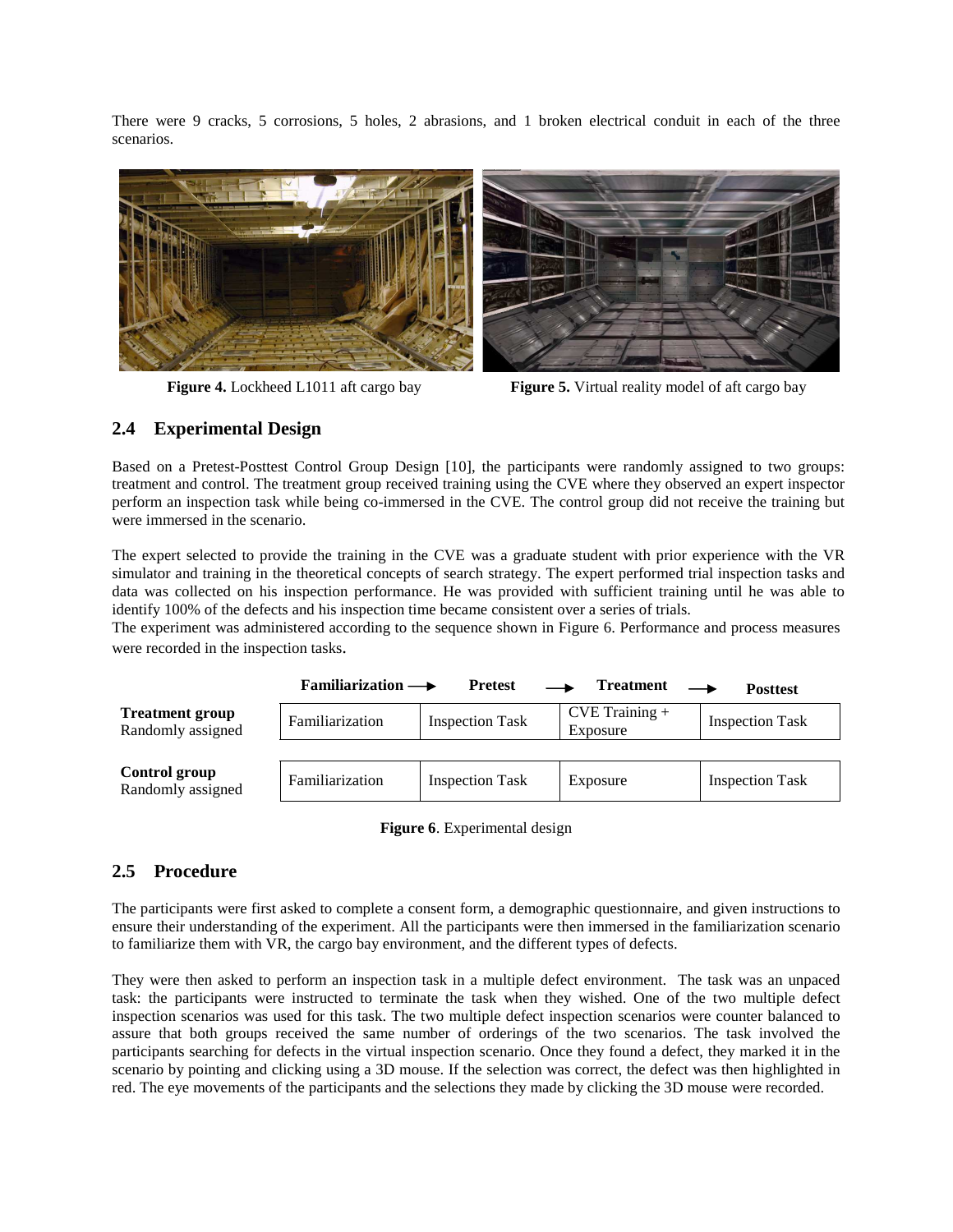The participants in the control group were then immersed in the exposure scenario. They were allowed to spend as much time as they wished in this scenario.

The participants in the treatment group were co-immersed with the trainer in the CVE training scenario. The training session in the CVE was an unpaced observational task, where the participants were required to position and orient themselves so as to face the red dot as the trainer performed the inspection task.

All the participants were then asked to perform a second inspection task in a multiple defect environment. The task was again an unpaced task and the participants could terminate the task when they wished. The participants were immersed in the multiple defect inspection scenario that they had not been exposed to in the first inspection task. The eye movements of the participants and the selections they made by clicking the 3D mouse were recorded. The participants were not given feedback on their performance for either task.

### **3. Results**

Data collected on performance and process measures were analyzed using Microsoft Excel 2003. We measured the effect of the training on the novice inspector's inspection performance and visual search process.

The performance measures were accuracy (the number of defects detected) and efficiency (time taken for the task in seconds). The process measures were collected by analyzing the point of regard (POR) data [11] of the participants recorded by the eyetracking equipment. The process measures collected were the number of fixation points, the number of fixation groups, and the mean fixation duration in milliseconds. Fixation points are identified by isolating fixations from saccades using a velocity filter with a threshold value set at 130 degrees of visual angle/second. Fixation grouping is performed by condensing a string of consecutive fixation points to a single fixation by finding the centroid of the group and verifying that each fixation group's duration is greater than or equal to the minimum theoretical fixation duration of 150ms.

For the control group, the difference between the post test and the pre test represents the effect of practice while, for the treatment group, the difference represents the effect of the training coupled with the effect of practice. The effect of training can be isolated by comparing the difference (post test – pre test) for the treatment group with the difference for the control group.

The experimental design was the 'Pretest-Posttest Control Group Design'. There was one independent variable, the treatment condition, which had two levels: training (treatment group) and no training (control group). We use a t-test to analyze the performance and process data.

| <b>Measures</b>               | <b>Means of the difference</b><br>(Post test - Pre test) |           | t Stat   | p <      |
|-------------------------------|----------------------------------------------------------|-----------|----------|----------|
|                               | Control                                                  | Treatment |          |          |
| Number of defects detected    | 1.375                                                    | 5.25      | 2.529    | $0.016*$ |
| Time taken for the task (sec) | $-212.013$                                               | 193.65    | 2.268    | $0.022*$ |
| Number of fixation points     | 592.5                                                    | 67684.5   | $-2.289$ | $0.035*$ |
| Number of fixation groups     | $-25.5$                                                  | 186.5     | $-1.986$ | $0.041*$ |
| Mean fixation duration (ms)   | $-188$                                                   | 15.5      | $-1.081$ | 0.153    |

**\* Significant** 

**Table 1.** Results: Performance and process measures

### **3.1 Performance measures**

Table 1 presents the results for the performance and process. The t-test of the difference in accuracy shows that the improvement for participants who received training was significantly higher than that of the participants in the control group ( $p < 0.05$ ). Figure 7 presents this result graphically.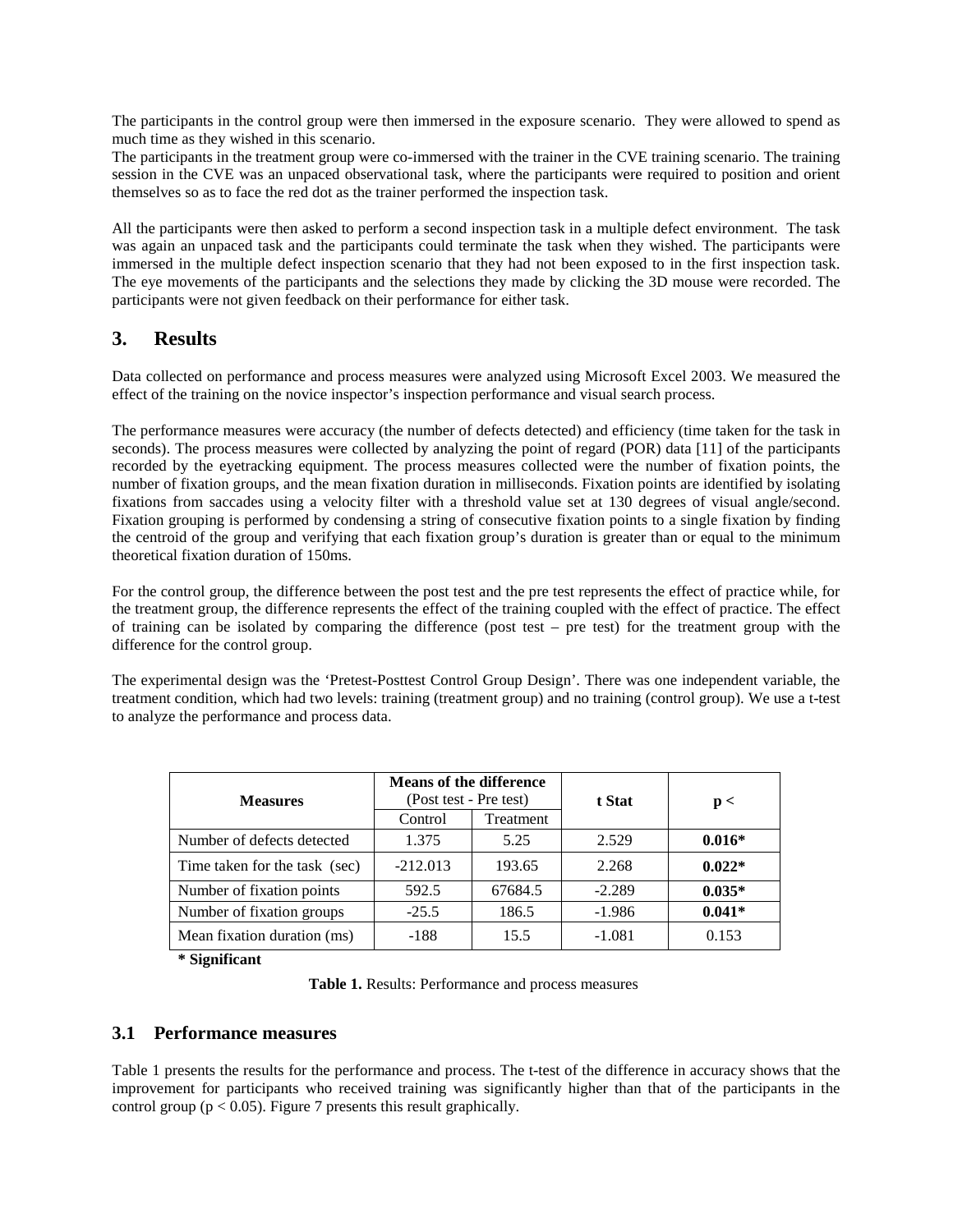The t-test of the difference in time taken to complete the inspection task shows that the participants who received training took significantly more time ( $p < 0.05$ ) in the post test compared to the participants in the control group This result is shown graphically in Figure 8.



**Figure 7.** Mean difference: Number of defects detected **Figure 8.** Mean difference: Time taken for task



### **3.2 Process measures**

The process measures were available only for six subjects in the treatment group and seven for the control group due to loss of eye tracking data when the simulator failed to record the point of regard (POR) information sent by the eye tracking computer. Hence process data for one randomly selected subject in the control group was dropped and analysis was performed with a sample size of six per group.





**Figure 9.** Mean difference: Number of fixation points **Figure 10.** Mean difference: Number of fixation groups

Using a t-test on the difference in number of fixation points, we found that the participants in the treatment group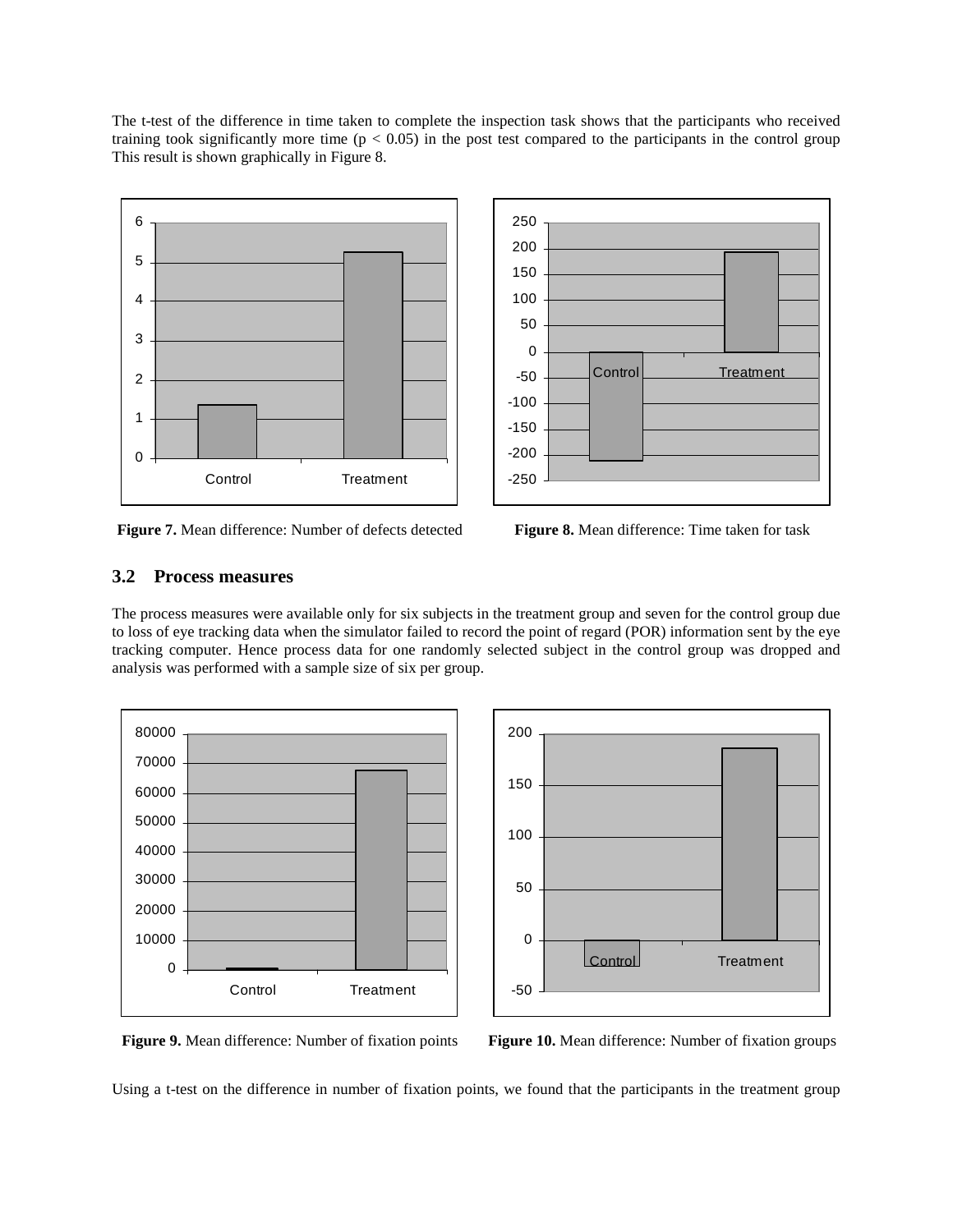had a significant increase in the number of fixation points in the post test as compared to the participants in the control group ( $p < 0.05$ ). This is graphically represented in Figure 9.

The t-test of the difference in the number of fixation groups shows that the participants who received training had a significant increase in the number of fixation groups in the posttest as compared to participants in the control group  $(p < 0.05)$ . This result is shown graphically in Figure 10.

There was no significant difference found in the mean fixation duration between the treatment and control group (Figure 11).



**Figure 11.** Mean difference: Mean fixation duration

### **4. Discussion**

The objective of this study was to determine if search strategy can be taught using simulated on-the-job training using the collaborative virtual aircraft inspection environment aided by displaying visual deictic reference slaved to the head orientation of the trainer. The effectiveness of this training was evaluated by comparing the inspection performance of a group of participants who were administered this training to that of a group of participants who did not receive the training. Process measures were analyzed to understand how the training affected the participants' search strategy.

### **4.1 Performance Measures**

The results show us that the search strategy training provided was effective in improving the accuracy of the novice inspectors in detecting defects, but, we also see a significant increase in the time they take to perform the search task. Thus there is a speed accuracy tradeoff observed for the task. On observing the time taken for completing the task in the pre-test and post test, we see that the participants in the treatment group appear to take more time in the post test compared to the pretest, while the participants in the control group appeared to take less time in the post test compared to the pretest. This could be due to the fact that the participants in the treatment group adopted a much more thorough search strategy similar to that of the expert.

### **4.2 Process Measures**

The process measures show us that the participants who received training appear to have executed a larger number of fixations after training. They also had a significantly larger number of fixations groups after training. The slower paced and thorough inspection strategy adopted by the participants in the treatment group would explain the increase in time taken for the task. It was observed that the participants who received the search strategy training appeared to